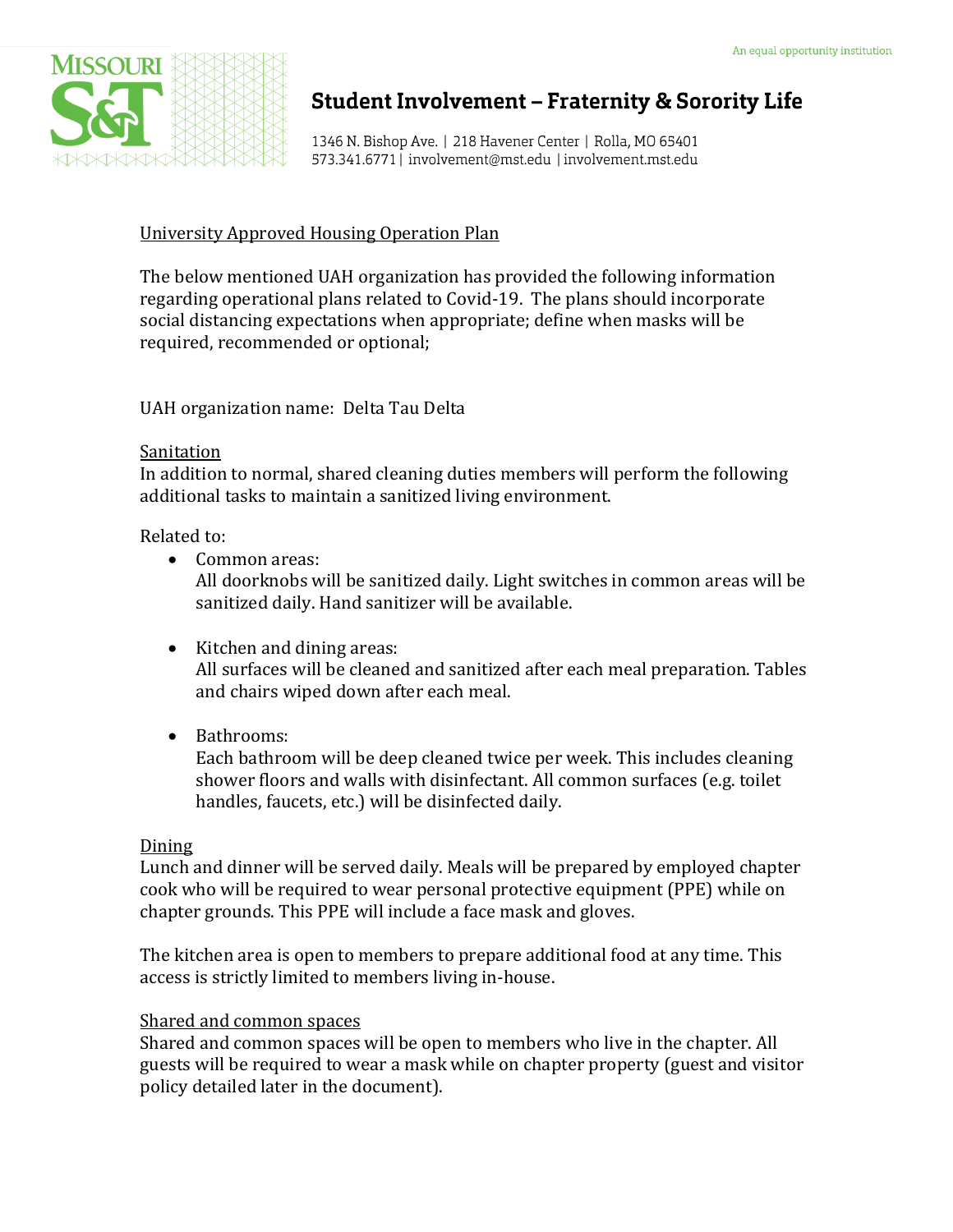### Sleeping

13 traditional sleep/study rooms can accommodate 2 members per room. 3 traditional study rooms can accommodate 3-5 members per room. The number of individuals in each room is dependent upon total members living in-house.

### Visitor policy

A visitor is defined as any non-active member entering the property. All out of house members will wear masks and practice social distancing while on chapter property.

## **Who may visit the facility and under what conditions?**

All visitors must be approved by vote of the Administrative Committee (excluding employees and active members of the chapter). The Administrative Committee will consider various risk factors including the visitor's contact with other individuals and results from general screening questions.

## **How will visitors be registered for contact tracing?**

When a visitor is approved via the Administrative Committee, they will be required to provide contact information (name, phone number, and address, date of visit) which will then be recorded in the event contact tracing is needed.

## Social policy

## **General Member Conduct**

Members are expected to follow all CDC, University, State, and business guidelines when performing any activities outside of the chapter premises. For example, a member traveling to a store would be expected to wear a mask and maintain 6 ft social distance.

## **Member Travel Policy**

Members are strongly encouraged not to travel outside of the Rolla area. Members who decide to travel outside the Rolla area will be required to provide a travel itinerary to include destinations, planned events, and individuals they intend to come into contact with.

### **Social Activities**

The chapter will adhere to IFC guidelines pertaining to social activities. Any future chapter programming will be dependent upon the current severity of Covid-19. The chapter's first priority is the safety of its members. Any programming that is considered will be vetted through a risk management process.

### Isolation/Quarantine plan

In the event of a positive case, the student will have the option to return home, isolate within the chapter defined spaces or within University isolation housing as available. Roommates or those in very frequent contact will have an option to selfquarantine within their facility (if appropriate spaces are available), utilize University quarantine spaces, as available, or return home. A detailed Isolation/Quarantine plan for active members is available upon request.